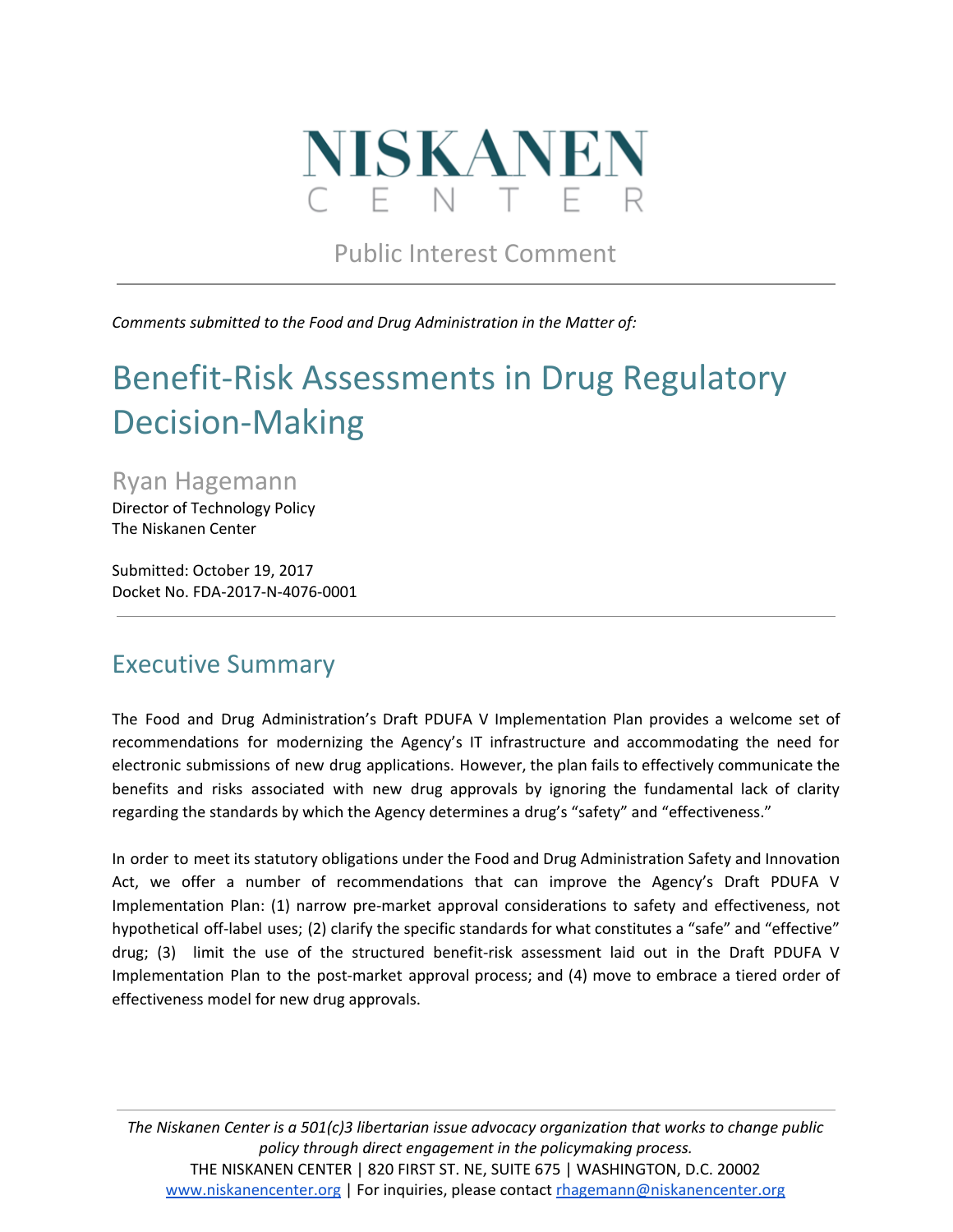### **Introduction**

As the Food and Drug Administration (FDA) noted in its 2014-2018 Strategic Planning Document:

*To keep the public trust and maintain FDA's global leadership role in fostering innovation, FDA must employ "smart regulation". By "smart regulation" we mean that FDA can attain the goal of protecting the public health while encouraging innovation. That is, the goal can be reached through smart, sound, science-based regulation that imposes the most appropriate regulatory framework while minimizing unnecessary burden.* 1

Although the FDA ostensibly embraces the need for "smart regulation," the structured benefit-risk assessment framework laid out in the Draft Prescription Drug User Fee Act (PDUFA) V Implementation Plan<sup>2</sup> fails to minimize the "unnecessary burden" imposed on regulatory approvals for new drugs by failing to achieve the goal of communicating the benefit-risk calculation of approval decisions.

The Food and Drug Administration Safety and Innovation Act (FDASIA), as it amends the Federal Food Drug and Cosmetic Act, directs the FDA to "implement a structured risk-benefit assessment framework" in order to produce "a consistent and systematic approach to the discussion and regulatory decisionmaking, and the communication of the benefits and risks of new drugs."<sup>3</sup> While the Draft PDUFA V Implementation Plan does indeed lay out a "systematic approach" to rationalizing the FDA's decision-making process, the specific standards by which the FDA makes its approval decisions remain unclear. So long as that opaqueness remains embedded in the new drug approval process, the PDUFA V Implementation Plan cannot possibly comply with the "communication of the benefits and risks of new drugs" provision of FDASIA.

These comments will discuss issues related to the "exploration of methods to advance structured benefit-risk assessment," as described in the request for comments.<sup>4</sup> However, much of the focus is on recommendations for how the FDA can better clarify its standards for pre-market drug approvals. So long as the FDA's standards for determining "safety and effectiveness" remain unclear, any application of the Draft PDUFA V Implementation Plan cannot meet its statutory obligation under FDASIA to communicate the benefits and risks of new drugs.

[https://www.fda.gov/downloads/AboutFDA/ReportsManualsForms/Reports/UCM416602.pdf.](https://www.fda.gov/downloads/AboutFDA/ReportsManualsForms/Reports/UCM416602.pdf) <sup>2</sup> "Structured Approach to Benefit-Risk Assessment in Drug Regulatory Decision-Making," Draft PDUFA V Implementation Plan (FY 2013-2017), Food and Drug Administration, February 2013,

<http://www.fda.gov/downloads/ForIndustry/UserFees/PrescriptionDrugUserFee/UCM329758.pdf>.

<sup>&</sup>lt;sup>1</sup> "FDA Strategic Priorities 2014-2018," Food and Drug Administration, September 2014, p. 9,

<sup>&</sup>lt;sup>3</sup> 21 U.S.C. § 355(d), <https://www.law.cornell.edu/uscode/text/21/355>. ("The Secretary shall implement a structured risk-benefit assessment framework in the new drug approval process to facilitate the balanced consideration of benefits and risks, a consistent and systematic approach to the discussion and regulatory decisionmaking, and the communication of the benefits and risks of new drugs. Nothing in the preceding sentence shall alter the criteria for evaluating an application for marketing approval of a drug.")

<sup>4</sup> "Benefit-Risk Assessments in Drug Regulatory Decision-Making," Food and Drug Administration, Docket No. FDA-2017-N-4076, posted August 9, 2017, <https://www.regulations.gov/document?D=FDA-2017-N-4076-0001>.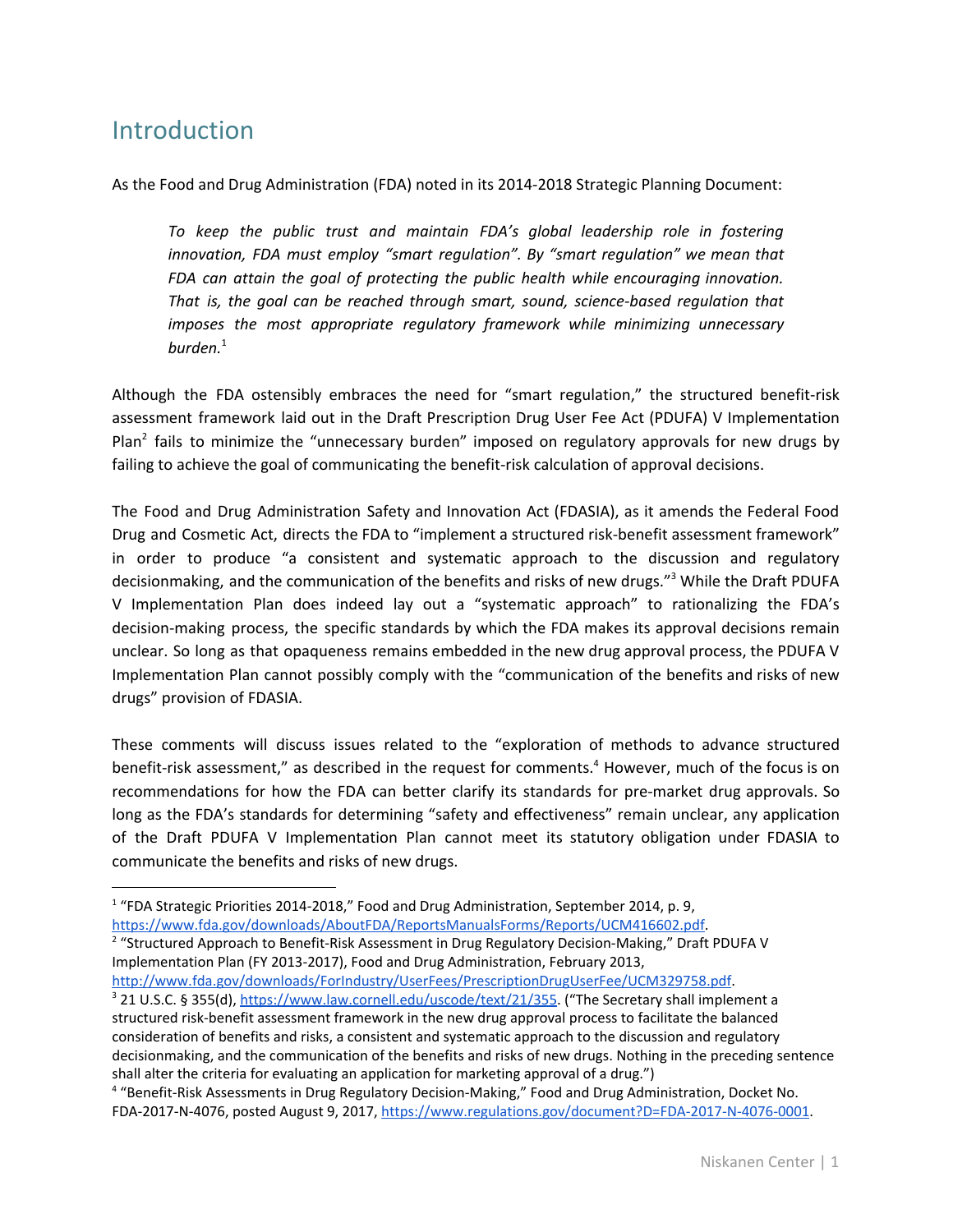## What the Structured Benefit-Risk Assessment Overlooks

As stated in the FDA's 2014-2018 Strategic Priorities report, the goal of the Agency's new review model "is to improve the efficiency and effectiveness of the first cycle review process and decrease the number of review cycles necessary for approval, ensuring that patients have timely access to safe, effective, and high quality new drugs and biologics."<sup>5</sup> However, if the goal is truly improved "efficiency and effectiveness" that results in "timely access to safe, effective, and high quality new drugs" for patients, then this framework fails to address the underlying drivers of approval delays.

Instead, the structured framework focus on upgrading the FDA's regulatory approval pipeline and modernizing its IT infrastructure to better accommodate electronic submissions. Although such mechanisms can certainly help speed the review process for new drug approvals and biological license applications, the fundamental roadblocks to expediting such approvals remain unaddressed. These include:

- 1. Utilizing non-specific standards in determining the "safety" and "effectiveness" of a new drug;
- 2. Predicating new drug approvals, in part, on hypothetical considerations of how the drug might be used in off-label contexts; and
- 3. Applying benefit-risk assessments to pre-market approval analyses.

Until these problems are addressed, the FDA cannot possibly meet the requirements of the structured benefit-risk assessment framework.

#### *Safety and Effectiveness Standards: "Life Outcomes" for the "Average Patient"*

Under 21 U.S.C. § 314.125(b),  $6$  the FDA is permitted to refuse the application of a new drug for a number of reasons, including:

*(2) The investigations required under section 505(b) of the Federal Food, Drug, and Cosmetic Act do not include adequate tests by all methods reasonably applicable to* 7

<sup>&</sup>lt;sup>5</sup> PDUFA Reauthorization Performance Goals and Procedures Fiscal Years 2013 Through 2017, Food and Drug Administration, p. 6,

<https://www.fda.gov/downloads/ForIndustry/UserFees/PrescriptionDrugUserFee/UCM270412.pdf>. <sup>6</sup> 21 U.S.C. § 314.125(b), <https://www.law.cornell.edu/cfr/text/21/314.125>.

 $^7$  This section refers to the 505(b) application for a new drug approval that relies in part on either (1) published literature, investigations, or other source(s) referencing specific information necessary to the approval of the application, but for which the applicant does not possess a "right of reference" and/or (2) when approval of the application relies on a previous finding of safety and/or effectiveness as determined by the FDA. *See* 21 U.S.C. § 314.107, [https://www.law.cornell.edu/cfr/text/21/314.107;](https://www.law.cornell.edu/cfr/text/21/314.107) *See also* "Guidance for Industry: Applications Covered by Section 505(b)(2)," Draft Guidance, Food and Drug Administration, October 1999, <https://www.fda.gov/downloads/Drugs/Guidances/ucm079345.pdf>.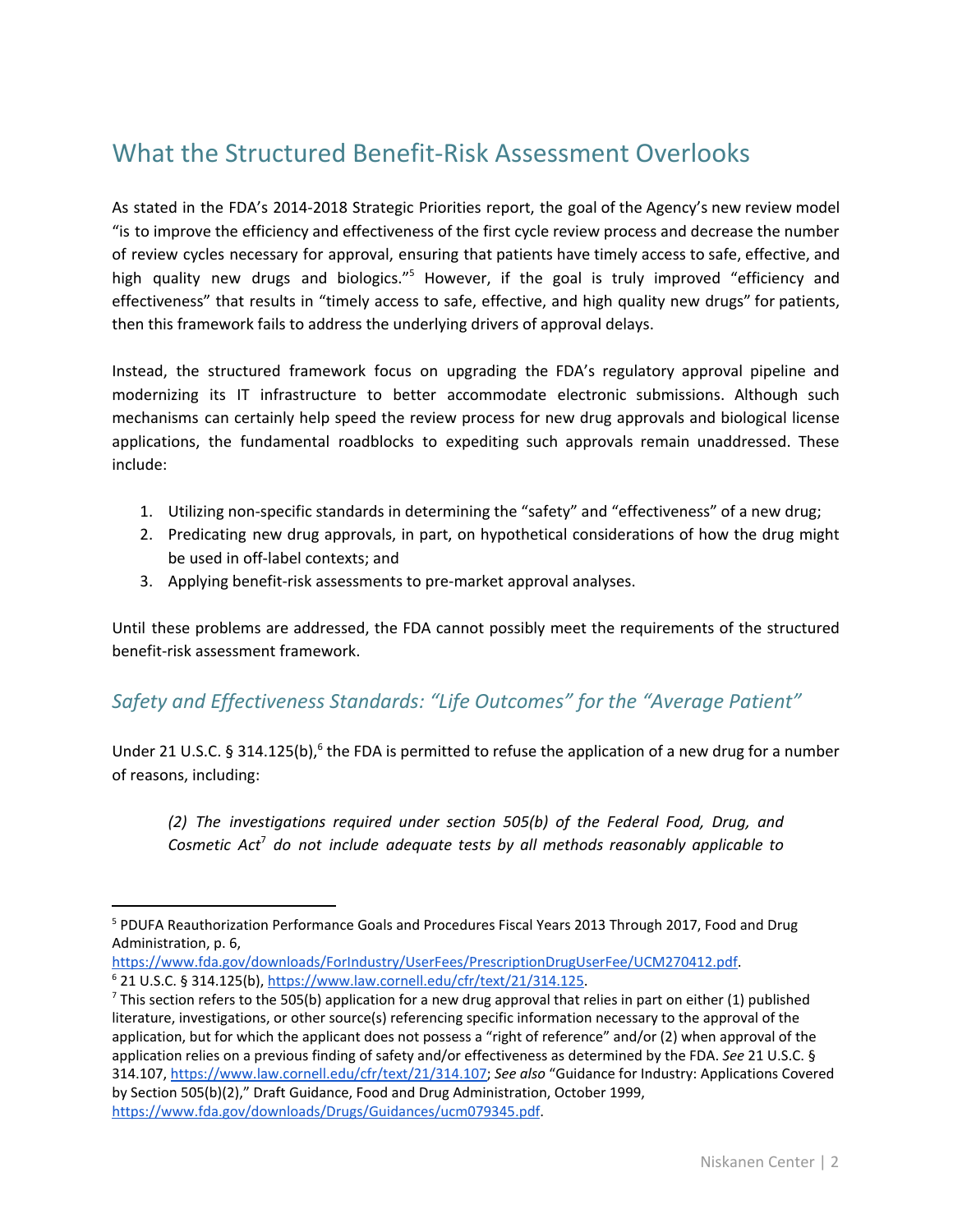*show whether or not the drug is safe for use under the conditions prescribed, recommended, or suggested in its proposed labeling.*

*(3) The results of the tests show that the drug is unsafe for use under the conditions prescribed, recommended, or suggested in its proposed labeling or the results do not show that the drug product is safe for use under those conditions.*

*(4) There is insufficient information about the drug to determine whether the product is safe for use under the conditions prescribed, recommended, or suggested in its proposed labeling.*

*(5) There is a lack of substantial evidence consisting of adequate and well-controlled 8 investigations, as defined in § 314.126, that the drug product will have the effect it* 9 *purports or is represented to have under the conditions of use prescribed, recommended, or suggested in its proposed labeling.* …

*(15) A nonclinical laboratory study that is described in the [new drug application] and that is essential to show that the drug is safe for use under the conditions prescribed, recommended, or suggested in its proposed labeling was not conducted in compliance with the good laboratory practice regulations in part 58 of this chapter and no reason for the noncompliance is provided or, if it is, the differences between the practices used in conducting the study and the good laboratory practice regulations do not support the validity of the study.*

These provisions are the bulk of the statutory scope under which a new drug may be denied approval for reasons related to safety. Although the law provides these general guidelines for determining reasons to *deny* a new drug application approval, the details for determining a grant of *approval* are by default left to the FDA's purview. Those specifics have been disparately catalogued by the FDA in various guidance documents issued to help illuminate the Agency's thinking on how it determines safety and

<sup>8</sup> "Substantial evidence" is defined as "evidence consisting of adequate and well-controlled investigations, including clinical investigations, by experts qualified by scientific training and experience to evaluate the effectiveness of the drug involved, on the basis of which it could fairly and responsibly be concluded by such experts that the drug will have the effect it purports or is represented to have under the conditions of use prescribed, recommended, or suggested in the labeling or proposed labeling thereof." Additionally, the Secretary of Health and Human Services is granted the authority to make a finding that information provided "based on relevant science … from one adequate and well-controlled clinical investigation and confirmatory evidence (obtained prior to or after such investigation)" is "sufficient to establish effectiveness" and "may consider such data and evidence to constitute substantial evidence." *See* 21 U.S.C. § 355(d), [https://www.law.cornell.edu/uscode/text/21/355.](https://www.law.cornell.edu/uscode/text/21/355)

<sup>9</sup> This section outlines what constitutes an "adequate and well-controlled investigation," recognizing that: "adequate and well-controlled investigations provide the primary basis for determining whether there is 'substantial evidence' to support the claims of effectiveness for new drugs. Therefore, the study report should provide sufficient details of study design, conduct, and analysis to allow critical evaluation and a determination of whether the characteristics of an adequate and well-controlled study are present." *See* 21 U.S.C. § 314.126 (a), <https://www.law.cornell.edu/cfr/text/21/314.126>.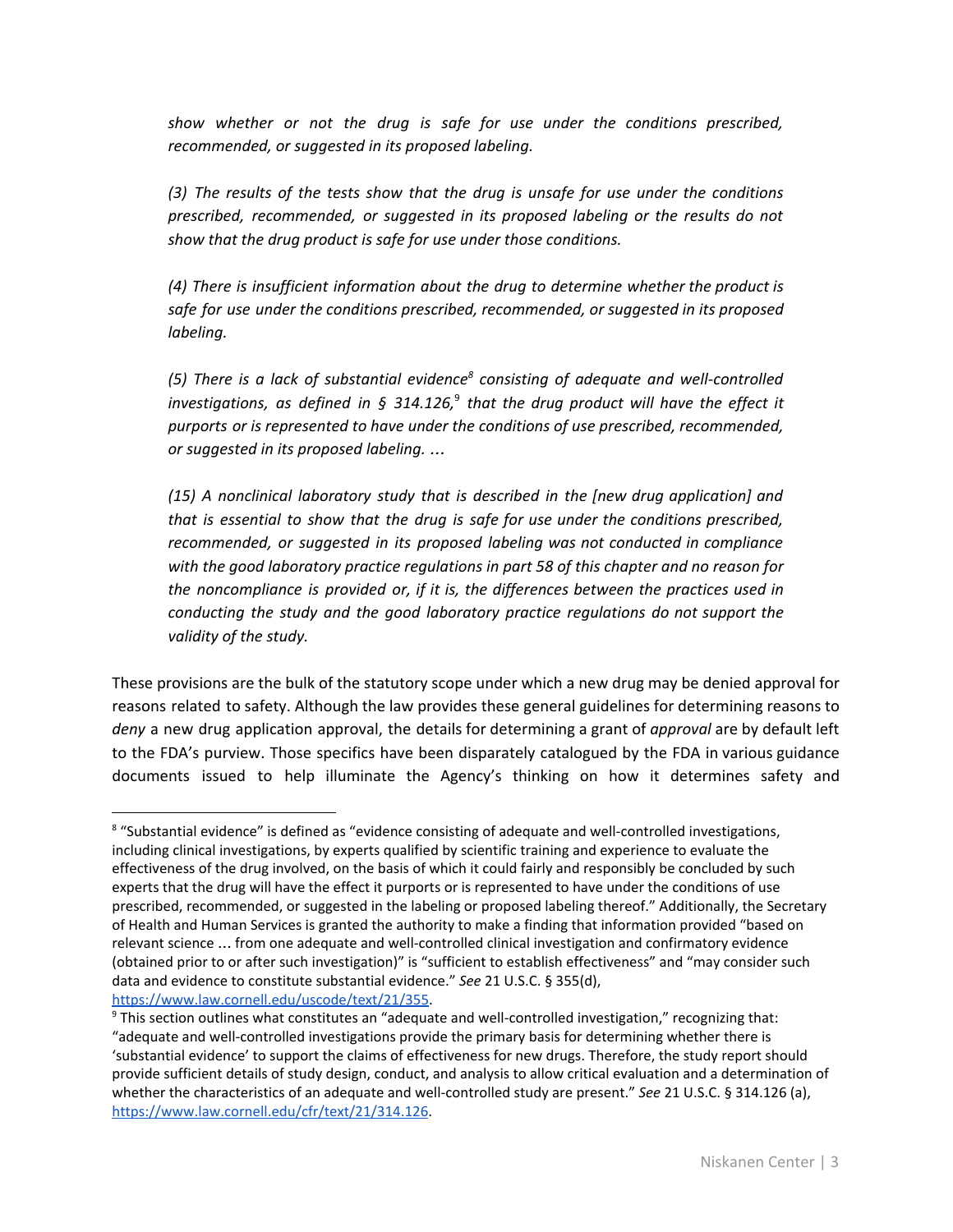effectiveness for new drug approvals.<sup>10</sup> Additionally, the Congressional Research Service (CRS) has noted the FDA's broad latitude in making assessments for what qualifies as evidence of safety and effectiveness.<sup>11</sup> While the CRS report does include definitions for "safety, efficacy, and effectiveness," they are pulled from a dictionary for epidemiologic terms—not from any FDA draft guidance, rules, or statute. 12

The difficulties of defining clear standards for safety and effectiveness has led to an understandably complicated regime, under which even the FDA admits that: "In the end, no matter how much data are available, we often have to make a judgment call, weighing the known benefits against known risks and the potential—and possibly unknown—risks."<sup>13</sup> In order to make these judgment calls, the FDA most relies on assessments of how a new drug will effect an "average patient."

Although the phrase "average patient" is not mentioned in regulatory guidance documents or statutes, a 2009 report from the University of Chicago suggests that this is indeed the default means by which

<sup>&</sup>lt;sup>10</sup> See "Guidance for Industry: Providing Clinical Evidence of Effectiveness for Human Drug and Biological Products," U.S. Department of Health and Human Services, Food and Drug Administration, May 1998,

<https://www.fda.gov/ohrms/dockets/dockets/98p0311/Tab0035.pdf>; *See also* "Guidance for Industry and Investigators: Safety Reporting Requirements for INDs and BA/BE Studies," U.S. Department of Health and Human Services, Food and Drug Administration, December 2012,

[https://www.fda.gov/downloads/Drugs/Guidances/UCM227351.pdf;](https://www.fda.gov/downloads/Drugs/Guidances/UCM227351.pdf) *See also* "Manual of Policies and Procedures," Food and Drug Administration, Center for Drug Evaluation and Research, MAPP 6010.3 Rev. 1, [https://www.fda.gov/downloads/AboutFDA/CentersOffices/OfficeofMedicalProductsandTobacco/CDER/Manualof](https://www.fda.gov/downloads/AboutFDA/CentersOffices/OfficeofMedicalProductsandTobacco/CDER/ManualofPoliciesProcedures/UCM080121.pdf) [PoliciesProcedures/UCM080121.pdf](https://www.fda.gov/downloads/AboutFDA/CentersOffices/OfficeofMedicalProductsandTobacco/CDER/ManualofPoliciesProcedures/UCM080121.pdf).

<sup>&</sup>lt;sup>11</sup> Susan Thaul, "How the FDA Approves Drugs and Regulates Their Safety and Effectiveness," Congressional Research Service, R41983, June 25, 2012, p. 5, [https://fas.org/sgp/crs/misc/R41983.pdf.](https://fas.org/sgp/crs/misc/R41983.pdf) ("The [Federal Food, Drug, and Cosmetic Act] requires 'substantial evidence' of drug safety and effectiveness. FDA has interpreted this term to mean that the manufacturer must provide at least two adequate and well-controlled Phase III clinical studies, each providing convincing evidence of effectiveness. The agency, however, exercises flexibility in what it requires as evidence. As its regulations describe in detail, FDA can assess safety and effectiveness in a variety of ways, relying on combinations of studies by the manufacturer and reports of other studies in the medical literature.")

<sup>&</sup>lt;sup>12</sup> Thaul, p. 4. ("Safety is often measured by toxicity testing to determine the highest tolerable dose or the optimal dose of a drug needed to achieve the desired benefit. Studies that look at safety also seek to identify any potential adverse effects that may result from exposure to the drug. *Efficacy* refers to whether a drug demonstrates a health benefit over a placebo or other intervention when tested in an ideal situation, such as a tightly controlled clinical trial. *Effectiveness* describes how the drug works in a real-world situation. Effectiveness is often lower than efficacy because of interactions with other medications or health conditions of the patient, sufficient dose or duration of use not prescribed by the physician or followed by the patient, or use for an off-label condition that had not been tested.")

<sup>&</sup>lt;sup>13</sup> "How FDA Evaluates Regulated Products: Drugs," Food and Drug Administration, accessed August 28, 2017, [https://www.fda.gov/AboutFDA/Transparency/Basics/ucm269834.htm.](https://www.fda.gov/AboutFDA/Transparency/Basics/ucm269834.htm)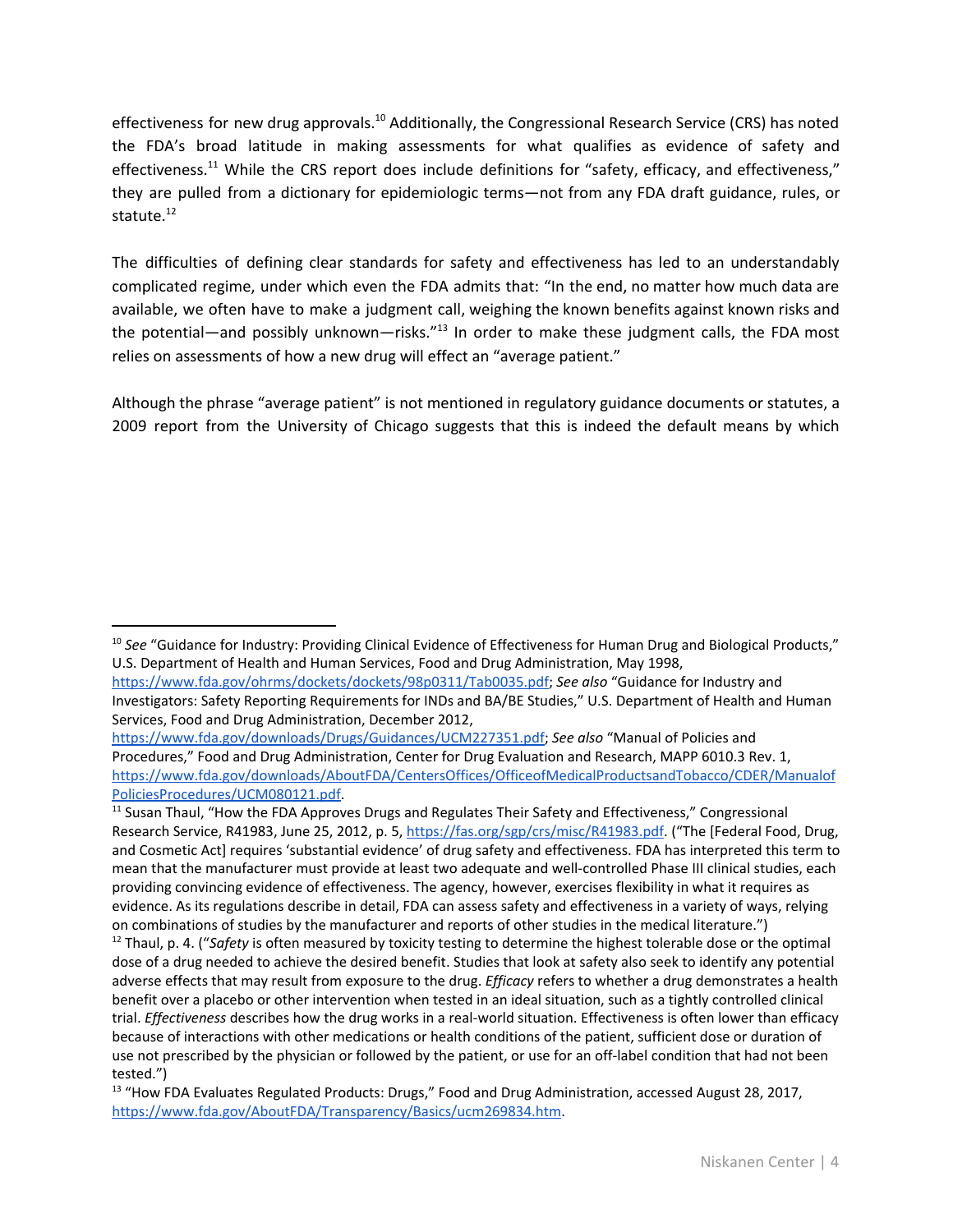determinations of safety are made. $^{14}$  This conclusion is drawn from industry guidelines the FDA itself released.<sup>15</sup> The authors note that,

*[a]lthough regulations do not spell out exactly the evidentiary standard to which the FDA holds a new drug, the FDA has issued a guidance that emphasizes a drug should [sic] evaluated based on all the patients that enroll in a trial and that requires the rate of false positive findings to be set to 5 percent.* 16

The use of the "average patient" standard for approval reviews then lends itself to the Agency's search for evidence of purported clinical utility—that is, attempting to discern "life outcomes" in patients.<sup>17</sup> The Agency is operating under an assumption that attempting to discern the "true outcomes for patients"<sup>18</sup> (that is, "life outcomes") is the appropriate scope of focus for FDA approval reviews. It is not, for a number of reasons.

First, the standard itself, as some researchers have noted, is elusive.<sup>19</sup> There is no codified definition of clinical utility that can be objectively measured and, therefore, cannot be effectively communicated through the proposed benefit-risk assessment framework.<sup>20</sup> Even within the scientific community, the

[http://chicagounbound.uchicago.edu/cgi/viewcontent.cgi?article=1013&context=public\\_law\\_and\\_legal\\_theory.](http://chicagounbound.uchicago.edu/cgi/viewcontent.cgi?article=1013&context=public_law_and_legal_theory) ("The implication—borne out by practice—is that the FDA judges the efficacy of a drug by the difference between average outcomes in the treatment and control arms of a trial.")

<https://www.fda.gov/downloads/drugs/guidancecomplianceregulatoryinformation/guidances/ucm073137.pdf>. <sup>16</sup> Van Der Laan, et. al., p. 6.

<sup>17</sup> Joseph V. Gulfo and Jason Briggeman, "Fostering Resilience in the Medical Marketplace: A Plan for Reform of Pharmaceutical Regulation," Farleigh Dickinson University, Initiative for Patient-Centered Innovation, p. 9, footnote 15, (forthcoming). ("The amount of variation in patient responses that can be represented in preapproval trials is extremely limited, and so when purporting to assess a drug's clinical utility, the FDA by necessity uses a construct of an 'average patient.' So even though patient responses—and also patient preferences, such as tolerance for risk—vary greatly, if FDA predicts that its 'average patient' will not benefit from a drug, the drug is barred from the medical marketplace.")

 $20$  The one exception is in a draft FDA concept paper on drug-diagnostic co-development from 2005. In the glossary, the paper listed a definition of "clinical utility" as "[t]he elements that need to be considered when evaluating the risks and benefits in diagnosing or predicting risk for an event (drug response, presence or risk of a health condition.)." Precisely what those "elements" are to include are unclear and there is no indication that the

<sup>&</sup>lt;sup>14</sup> Mark Van Der Laan, Anup Malani, and Oliver Van Der Bembom, "Accounting for Differences among Patients in the FDA Approval Process," University of Chicago Law School, John M. Olin Law & Economics Working Paper No. 488, Public Law and Legal Theory Working Paper No. 281, October 2009, p. 6,

<sup>&</sup>lt;sup>15</sup> "Guidance for Industry: E9 Statistical Principles for Clinical Trials," U.S. Department of Health and Human Services, Food and Drug Administration, September 1998,

<sup>&</sup>lt;sup>18</sup> Draft PDUFA V Implementation Plan, p. 2.

 $19$  Gulfo and Briggeman, "Fostering Resilience," p. 8. ("Clinical utility is an elusive standard—it is tantamount to proving that there are, in some overall and ultimate sense, benefits to patient health from a product. Generally, even the best science cannot produce conclusive evidence on such a question, as attested by the many conflicting studies of the health effects of aspirin, for example. Aspirin is a safe and effective product, when used in accordance with its labeling—it generally delivers the promised effect to alleviate pain—but scientists continue even today to investigate whether taking aspirin is ultimately 'good' with regard to different health risks, for different types of patients, over the long run, and so forth. … If we do not have the answers on ultimate patient outcomes from taking aspirin … there is little chance of correctly identifying ultimate health outcomes from any given new drug.")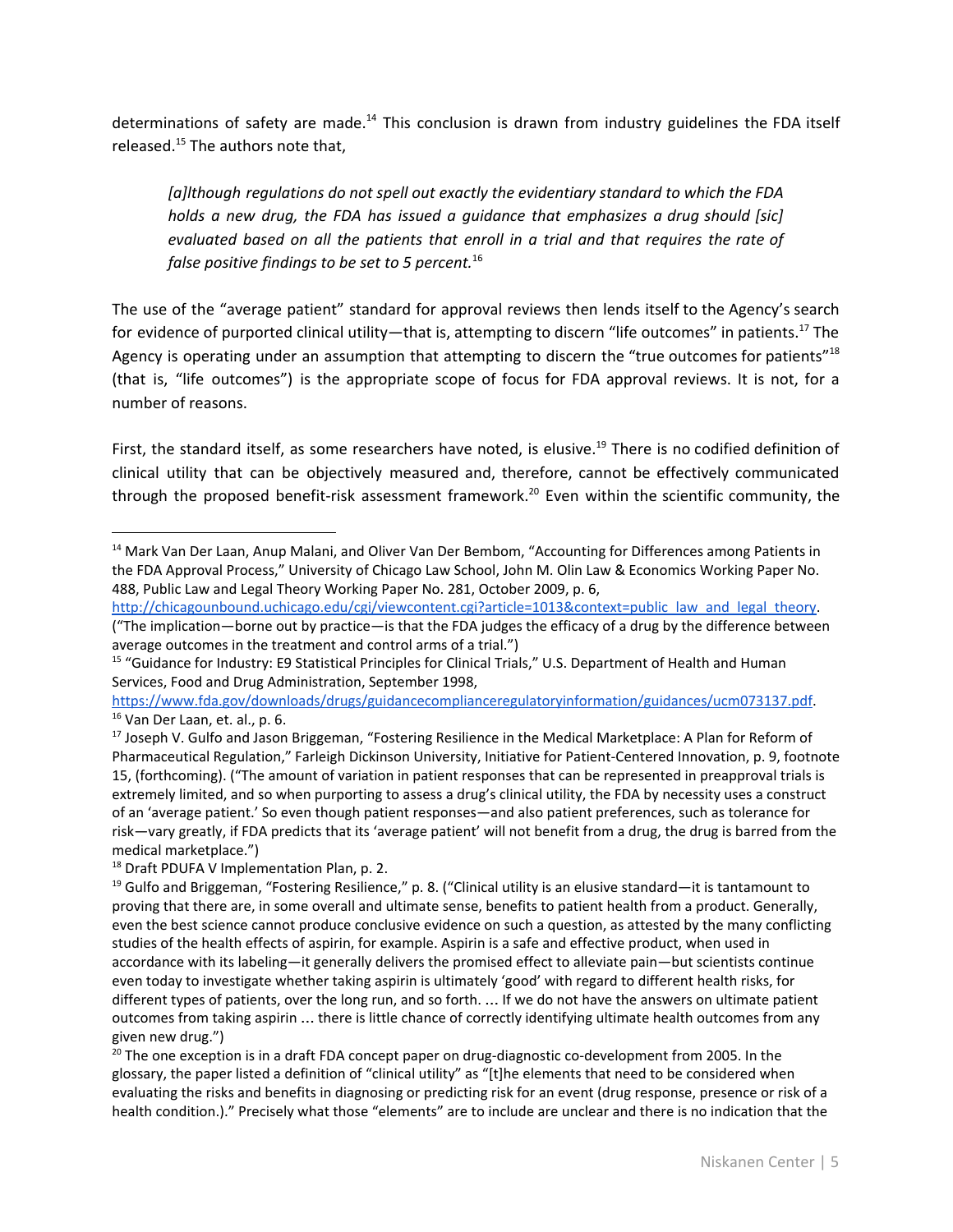specifics of the concept are debated, with some arguing that "there is no consensus on its definition or how to robustly demonstrate it to the satisfaction of multiple stakeholders."<sup>21</sup> However, even if metrics could be codified, it's unclear that clinical utility or "life outcomes" could be empirically established in the context of pre-market approval.

This leads to the second problem with the FDA's focus on clinical utility and "life outcomes." Predicating determinations of safety and effectiveness on "life outcomes" requires more data than should otherwise be necessary. As a result, clinical trials take longer to complete and add additional, and unnecessary, layers of complexity to the approval process.<sup>22</sup> And even then, the conclusions are often even less certain than results from more narrowly-focused trials attempting to determine whether a drug shows positive biological activity in a disease treatment. Thus, larger clinical trial sizes do not necessarily yield the optimal amount (or type) of data required for the FDA to determine a drug's safety.<sup>23</sup>

Finally, the multifactorial nature of diseases makes it difficult to establish clear and informative empirics regarding what constitutes acceptable "life outcomes" for patients. It also calls into question whether clinical trials, rather than real-world experimentation overseen by doctors with patient feedback, are the appropriate venue for making such decisions. Unfortunately, this approach of "judging drugs largely on the basis of average treatment effects … implicitly assumes that doctors are very bad at matching the right patient subgroups to drugs." 24

guidance, specifically labelled "not for implementation," was ever formally adopted as FDA regulatory guidance. "Drug-Diagnostic Co-Development Concept Paper," Food and Drug Administration, April 2005,

<https://www.fda.gov/downloads/drugs/scienceresearch/researchareas/pharmacogenetics/ucm116689.pdf>.

<sup>21</sup> L.J. Lesko, I. Zineh, and S-M Huang, "What is Clinical Utility and Why Should We Care?,"*Clinical Pharmacology & Therapeutics*, Vol. 88(6), December 2010.

 $^{22}$  Joseph V. Gulfo, Jason Briggeman, and Ethan C. Roberts, "The Proper Role of the FDA for the 21st Century," Mercatus Center, February 2016, p. 9-10, [https://www.mercatus.org/system/files/Gulfo-Proper-Role-FDA-v1.pdf.](https://www.mercatus.org/system/files/Gulfo-Proper-Role-FDA-v1.pdf) ("Such outcomes-focused trials, which must be lengthy as well as broad, are far more uncertain in their conclusions than are trials that aim to show that a drug has biological activity related to a disease and is safe to use in that setting. For example, a cholesterol drug may safely improve cholesterol levels for a given patient, but a trial may not show the drug to have positive effects on outcomes such as the patient's lifespan. This does not mean, however, that the drug should be denied to all patients it could help.")

<sup>23</sup> *See* John P. A. Ioannidis, MD, "Contradicted and Initially Stronger Effects in Highly Cited Clinical Research," *Journal of the American Medical Association*, Vol. 294, No. 2, pp. 218-228, July 13, 2005, <http://jamanetwork.com/journals/jama/fullarticle/201218>. ("A perfect gold standard is not possible in clinical research, so we can only interpret results of studies relative to other studies. Whenever new research fails to replicate early claims for efficacy or suggests that efficacy is more limited than previously thought, it is not necessary that the original studies were totally wrong and the newer ones are correct simply because they are larger or better controlled. Alternative explanations for these discrepancies may include differences in disease spectrum, eligibility criteria, or the use of concomitant interventions."); *See also* Joseph Lau, John P. A. Ioannidis, and Christopher H. Schmid, "Summing up evidence: one answer is not always enough," *The Lancet*, Vol. 351, pp. 123-127, January 10, 1998, [http://www.thelancet.com/pdfs/journals/lancet/PIIS0140-6736\(97\)08468-7.pdf](http://www.thelancet.com/pdfs/journals/lancet/PIIS0140-6736(97)08468-7.pdf). ("Large trials, while more precise than smaller trials, may miss important treatment variation and may not be any more generalisable than smaller studies unless their inclusion criteria and recruitment capture broad populations and different settings. Thus, if we want to evaluate how a treatment works, we must ask first whether the best answer is a single estimate, or separate estimates for individuals or subgroups of patients.") <sup>24</sup> Van Der Laan, et. al., p. 8.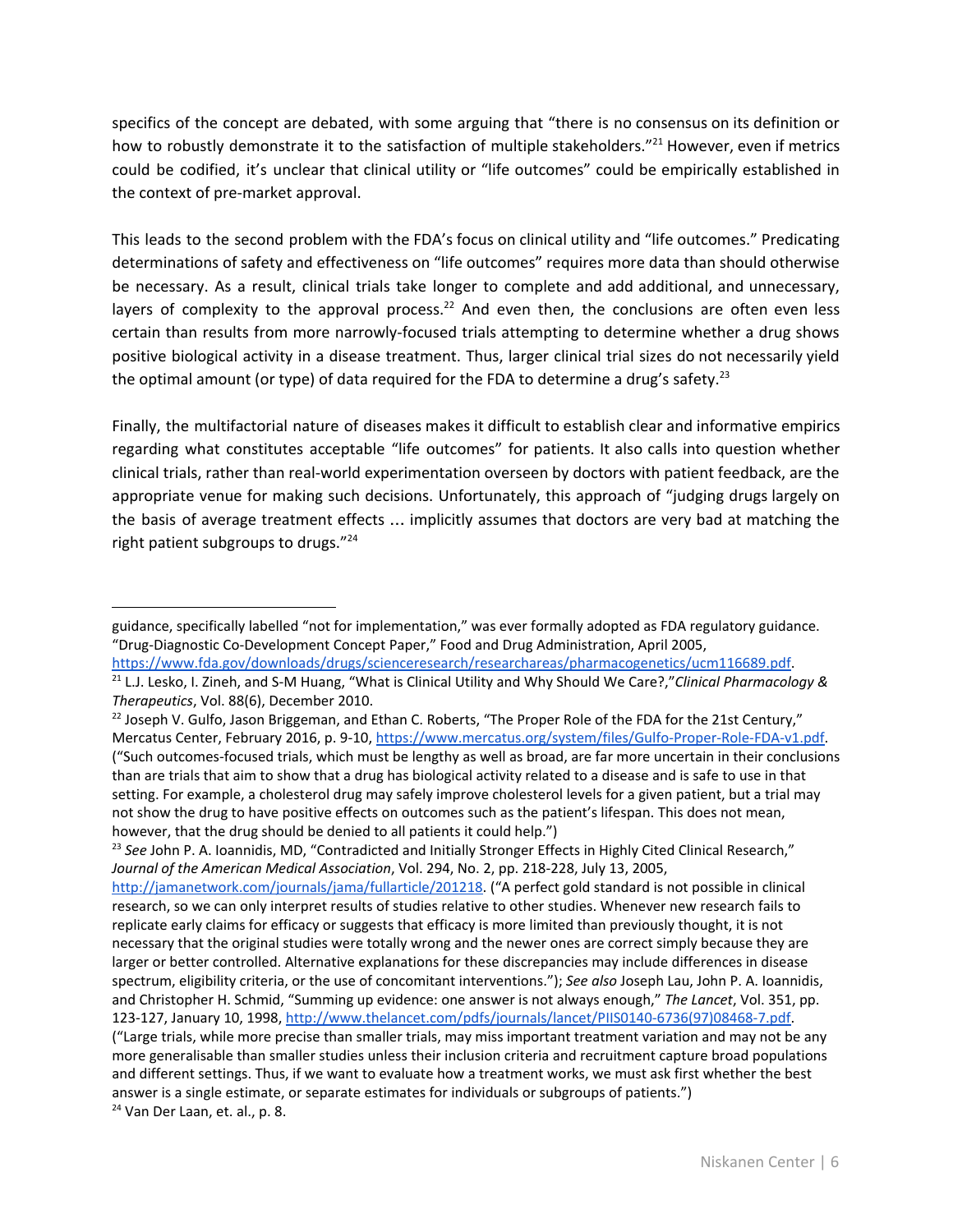The complexities created by applying these standards to new drug approvals is further compounded by the FDA's willingness to consider other hypotheticals, such as how individuals might potentially use approved drugs in off-label contexts.

#### *Unnecessary Considerations of Off-Label Use*

In addition to the complications arising from a focus on clinical utility and "life outcomes" for the "average patient" standards, the regulatory pipeline is further cluttered by the FDA's considerations of off-label use—drugs that may be prescribed for a use other than that for which they have been approved.<sup>25</sup> Such uses are common and legally permitted for FDA-approved drugs. However, in clinical trials for approval of new drugs, the FDA often speculates on potential off-label uses in making determinations of safety. Indeed, the Draft PDUFA V Implementation Plan notes that one of the factors "that inform the regulatory decision" to approve a new drug "consists of identifying facts as well as uncertainties and any assumptions that need to be made to deal with what is not known."<sup>26</sup>

This assumption—that it is necessary to address questions of "what is not known"—is never questioned in the benefit-risk assessment framework. In fact, the Draft PDUFA V Implementation Plan suggests that the FDA shoulders a responsibility for attempting to guess at these types of outcomes:

*Beyond the clinical study of drugs, the Agency must also consider how people will actually use newly approved drugs once they are marketed. The clinical trial experience may not perfectly reflect how the drug will be used in the health care system; therefore the true outcomes for patients may be unknown when physicians prescribe a drug.* 27

While it is true that no clinical trial can "perfectly reflect" the many ways in which a new drug may be used, the FDA is stretching its authority, and straining resources, in an attempt to regulate beyond its limited knowledge. The FDA is not bound by any statutory obligation to consider potential off-label use of drugs when determining safety and effectiveness. As such, the Agency should not predicate pre-market regulatory approvals on hypothetical use-cases not prescribed by a drug's intended use.

Rather than hypothesize about potential off-label uses, the FDA should limit its consideration of a drug's safety based on intended, label-specific use. Attempts at surmising a drug's clinical utility in the doctor-patient context should be beyond the purview of any finalized benefit-risk assessment framework. This is especially true given the inherent difficulties such an approach presents to regulators. As the Draft PDUFA V Implementation Plan discusses:

*[v]ariations in clinical and scientific judgments among FDA experts can lead to differing individual opinions and conclusions regarding the benefit-risk assessment. For example,*

<sup>&</sup>lt;sup>25</sup> "Guidance for Industry: Responding to Unsolicited Requests for Off-Label Information About Prescription Drugs and Medical Devices," U.S. Department of Health and Human Services, Food and Drug Administration, December 2011, [https://www.fda.gov/downloads/drugs/guidances/ucm285145.pdf.](https://www.fda.gov/downloads/drugs/guidances/ucm285145.pdf)

<sup>&</sup>lt;sup>26</sup> Draft PDUFA V Implementation Plan, p. 6.

 $27$  Ibid., p. 2.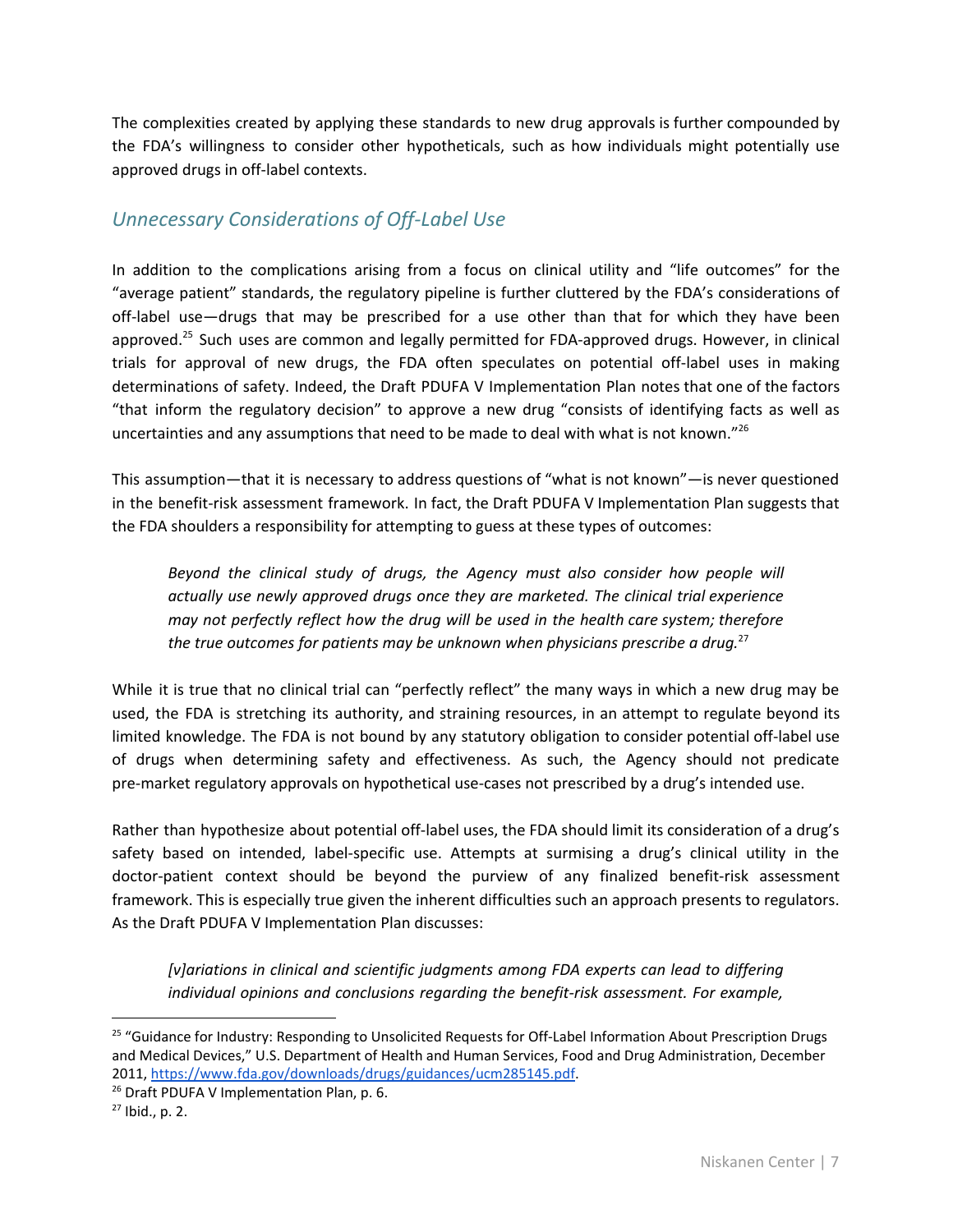*while two experts may agree on a set of facts regarding the benefits and risks of a drug, the experts may not agree on accepting the risks given the demonstrated benefits of the drug. ... One expert might consider it worthwhile having the alternative available; the other might not agree unless the drug could be shown to work where others had failed. The decision on what to do would obviously depend on the nature and severity of the specific toxicity, how often available treatments fail, the severity of the condition being treated, and many other factors. Reconciling such differences and understanding where tradeoffs are made can be a challenging task for a regulator*. 28

This challenge is precisely why such decisions are better made at the doctor-patient level and why considerations of clinical utility and potential off-label use effects should be confined to the post-market surveillance setting. The post-market approval setting, therefore, is where the structured benefit-risk assessment can be most effectively leveraged in meeting the statutory requirements under the FDASIA amendment.

### *Limitations of Benefit-Risk Assessments in the Pre-Market Approval Phase*

The Draft PDUFA V Implementation Plan acknowledges the "nuanced and conditional" nature of benefit-risk assessments, which leads the FDA to conclude "that the best presentation of benefit-risk considerations involves focusing on the individual benefits and risks, their frequency, and weighing them appropriately."<sup>29</sup> For this reason, it is more appropriate for the FDA to confine its structured benefit-risk assessment approach to the post-market approval environment, in which doctors and patients can effectively communicate the real-world "individual benefits and risks" of approved drugs.

In addition, because the FDA considers hypothetical off-label uses and empirically-uncertain standards in determinations of drug safety, using the benefit-risk assessment framework in the pre-market approval stage is more likely to run counter to the intended purpose of the program—that is, it will not "improve the efficiency and effectiveness of the first cycle review process and decrease the number of review cycles necessary for approval, ensuring that patients have timely access to safe, effective, and high quality new drugs and biologics."<sup>30</sup>

As noted previously, the wide variation in individual biological responses to drugs makes guessing at "life outcomes" and clinical utility before a drug has even made it to the doctor-patient marketplace inadvisable. Such an approach runs counter to the purported focus on benefits and risks for individuals. A 2016 Mercatus study aptly summarizes this problem:

*While clinical trials can show whether a drug is active in modulating disease parameters* … *even the largest trials cannot control for the myriad factors that affect ultimate outcomes. In other words, choosing to base FDA decisions on benefits and risks implies*

<sup>28</sup> Ibid., p. 3.

<sup>&</sup>lt;sup>29</sup> Draft PDUFA V Implementation Plan, p. 4.

<sup>&</sup>lt;sup>30</sup> PDUFA Reauthorization Performance Goals and Procedures, p. 6.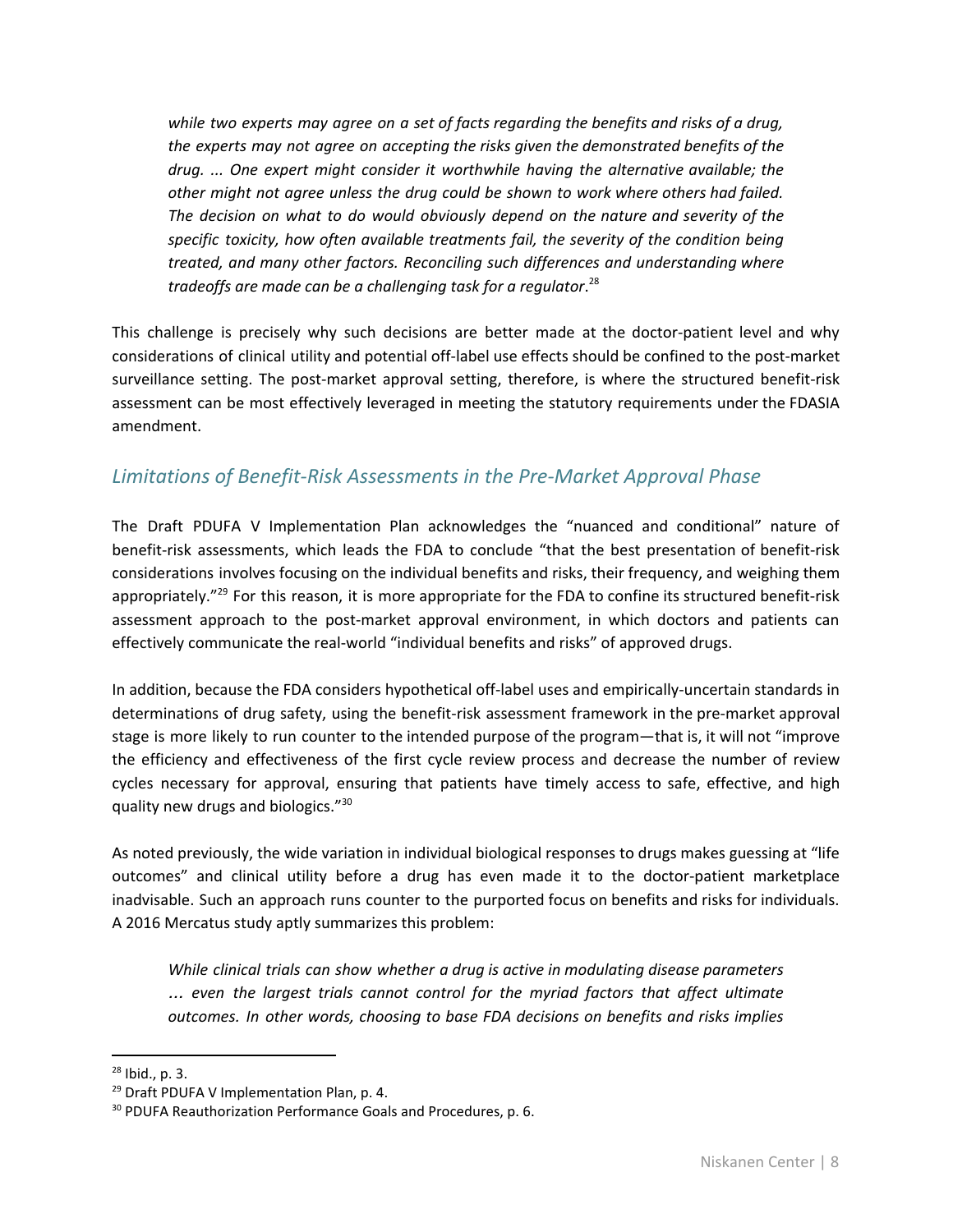*that the FDA will take on the decision roles of physicians and patients, attempting to anticipate or predict their future choices.* 31

Such assessments, the authors note, "can and should be analysed post-approval, in the medical marketplace." 32

### Recommendations

While the incorporation of the structured benefit-risk assessment framework into existing workflows and regulatory decision-making is by itself unobjectionable, fundamental problems in the regulatory approval process remain unaddressed. The Draft PDUFA V Implementation Plan, as currently constructed, does little to illuminate the rationale of the drug regulatory approval process, running contrary to the stated intent of FDASIA and the implementation goals of the benefit-risk assessment framework. In order to better reconcile the FDA's statutory obligations under FDASIA with the current benefit-risk framework, the Agency should consider the following recommendations.

*1. Narrow Pre-Market Approval Standards to Safety and Effectiveness*

The FDA should better clarify the *specific* standards by which it assesses both "safety" and "effectiveness." Such definitions should be clear, delimited to reasonable and objective metrics, and narrowed to the intended, labeled use of a new drug.<sup>33</sup> Safety and effectiveness should not be defined by outcomes-focused clinical trials that attempt to validate "life outcomes" or clinical utility. Rather, the FDA's standards should examine more near-term and readily identifiable effects of a drug's biological activity.

Further, the FDA should refrain from considering hypothetical off-label use or clinical utility of new drug applications. Neither is reliably discernible based on clinical trial data alone. In a world where digital technologies significantly condense the information feedback loops between patients, doctors, and institutions, a pre-market approval system that is contingent on speculating about off-label use is anachronistic and counterproductive to the FDA's mission of promoting health.<sup>34</sup>

 $31$  Gulfo, Briggeman, and Roberts, "The Proper Role of the FDA," p. 13.

<sup>32</sup> Ibid., p. 13.

<sup>33</sup> *See* Gulfo, Briggeman, and Roberts, "The Proper Role of the FDA," p. 29 ("Define safety with regard to the likelihood of causing death, debilitation, or severe harm. … Define effectiveness as having positive activity on the disease (amelioration or reduction of signs and symptoms, surrogate endpoints, biomarkers, etc.)."); *See also* Gulfo and Briggeman, "Fostering Resilience," pp. 21-22. ("A drug's approved label should contain the measures used to determine effectiveness, and the approved claims should be limited to the specific findings. There should be an explicit list of acceptable measures of effectiveness that can support approval, including pharmacodynamics effects on disease parameters, clinical signs and symptoms, biomarkers, surrogate endpoints, patient-reported data, comparative effectiveness, clinical outcomes, and survival. And there should be a strong caveat that those last three measures … are not *necessary* to demonstrate effectiveness.")

<sup>34</sup> Joseph A. DiMasi, PhD, Christopher-Paul Milne, DVM, MPH, JD, and Alex Tabarrok, PhD, "An FDA Report Card: Wide Variance in Performance Found Among Agency's Drug Review Divisions," *Manhattan Institute*, Project FDA Report, No. 7, April 2014, p. 5, [https://www.manhattan-institute.org/pdf/fda\\_07.pdf.](https://www.manhattan-institute.org/pdf/fda_07.pdf) ("Safe and effective for the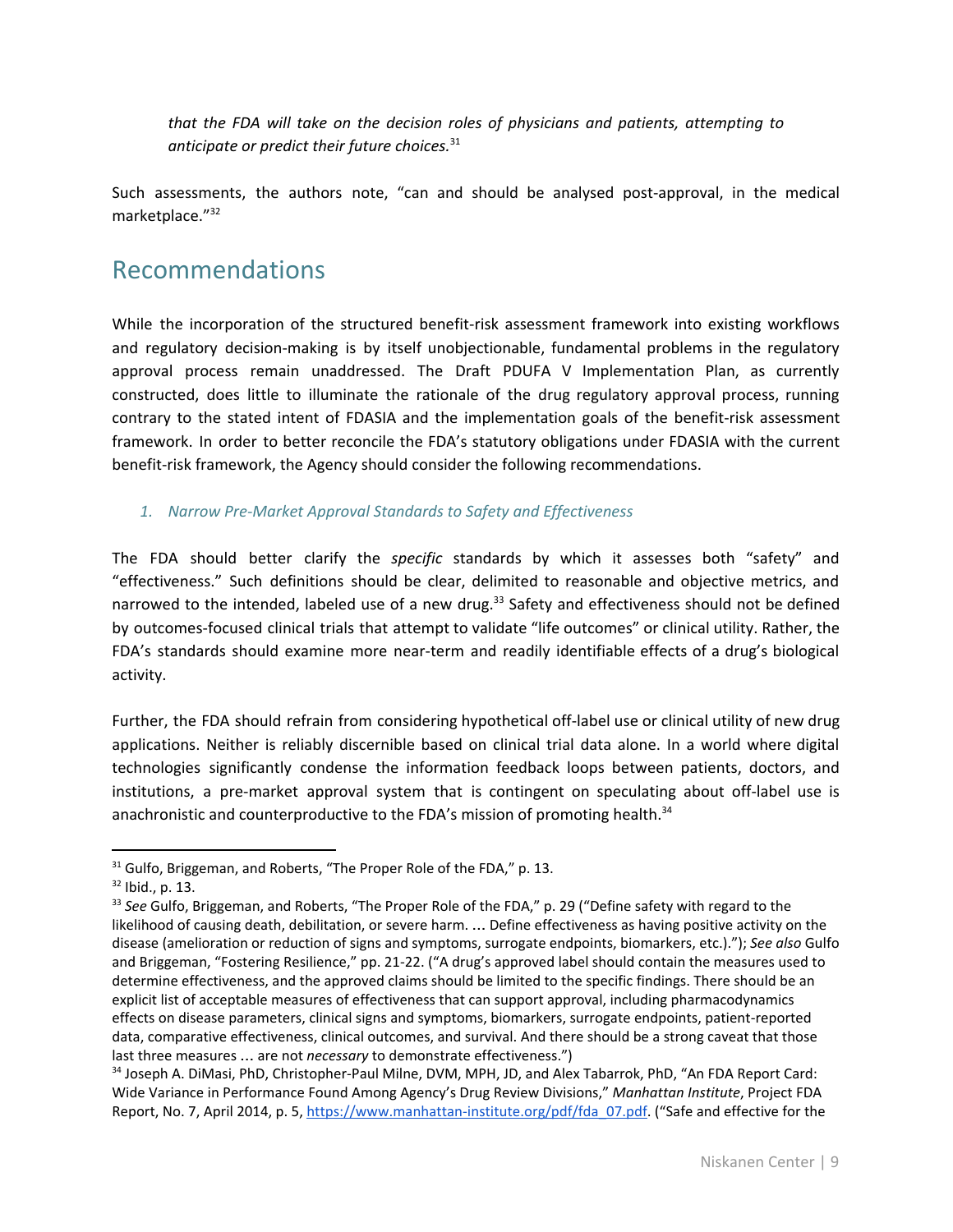Rather than evaluating off-label use *ex ante* during clinical trial phases, digital technology can be leveraged to use patient-reported outcomes as a new stream of evidence to evaluate off-label safety and effectiveness. 35

#### *2. Apply a Tiered Order of Effectiveness Model to the Pre-Market Approval Process*

In addition to narrowing and clearly defining the standards for "safe" and "effective," the FDA should examine the possibility of establishing tiered categories of approval for new drugs. By establishing tiers of approval, based on objective and measurable standards, the FDA would open the floodgates for innovation in new drugs while improving the efficiency of the approval pipeline.<sup>36</sup>

Such an approach, as outlined by Dr. Joseph Gulfo and Jason Briggeman, Ph.D.:

*would provide clear and unambiguous regulatory pathways to approval without undermining the FDA's authority to adjudicate safety and effectiveness. It is also straightforward: Language in the claim itself would clearly communicate to physicians the most important information about the drug and the effect that physicians can expect from its use. To that end, our system should provide improved transparency and clarity in the approval process and more comprehensible communication to physicians and patients.* 37

A recent report from the President's Council of Advisors on Science and Technology offered a similar recommendation. The report suggested that the FDA should "explore ways, within existing drug

American population as a whole is no longer the relevant paradigm; instead, the standard must shift to safe and effective *when physicians are targeting treatments based on deep, contextual knowledge of patients and diseases that is continually evolving*. In a world with molecular medicine and mass heterogeneity, the FDA's role will change from the ys/no single rule that fits no one perfectly, to being a certifier of biochemical pathways and prescribing modalities that evolve with rapid feedback and scientific advances.")

<sup>&</sup>lt;sup>35</sup> Jeana Frost, PhD, Sally Okun, RN, Timothy Vaughan, PhD, James Heywood, BS, and Paul Wicks, PhD,

<sup>&</sup>quot;Patient-reported Outcomes as a Source of Evidence in Off-Label Prescribing: Analysis of Data From PatientsLikeMe," *Journal of Medical Internet Research*, Volume 13(1), January 21, 2011,

[https://www.ncbi.nlm.nih.gov/pmc/articles/PMC3221356/.](https://www.ncbi.nlm.nih.gov/pmc/articles/PMC3221356/) ("One advantage of collecting treatment information through an online community is the ability to reach a large population of users at relatively little marginal cost. As the Internet becomes more accessible, an increasingly diverse population is online and joining online communities for support with health problems. By gathering experiences directly from patients, researchers can elicit new types of data not recorded systematically through routine clinical practice, and which would be unlikely to attract funding for traditional clinical trials.")

<sup>&</sup>lt;sup>36</sup> One approach to category-based approvals has been offered by Dr. Joseph Gulfo and involves a four-tiered approach in which new drug applications are reviewed for approval based on the nature of evidence that would be used to support a sponsor's claim of effectiveness. *See* Gulfo and Briggeman, "Fostering Resilience," p. 23; *See also* "Tiered Order of FDA Approval Based on Evidence and of Effectiveness," Fairleigh Dickinson University, Initiative for Patient-Centered Innovation, Report #10, November 2016,

[http://www.josephgulfo.com/wp-content/uploads/2016/11/161120-Categories-of-approval-MI3.pdf.](http://www.josephgulfo.com/wp-content/uploads/2016/11/161120-Categories-of-approval-MI3.pdf)

<sup>&</sup>lt;sup>37</sup> Gulfo and Briggeman, "Fostering Resilience," p. 28.